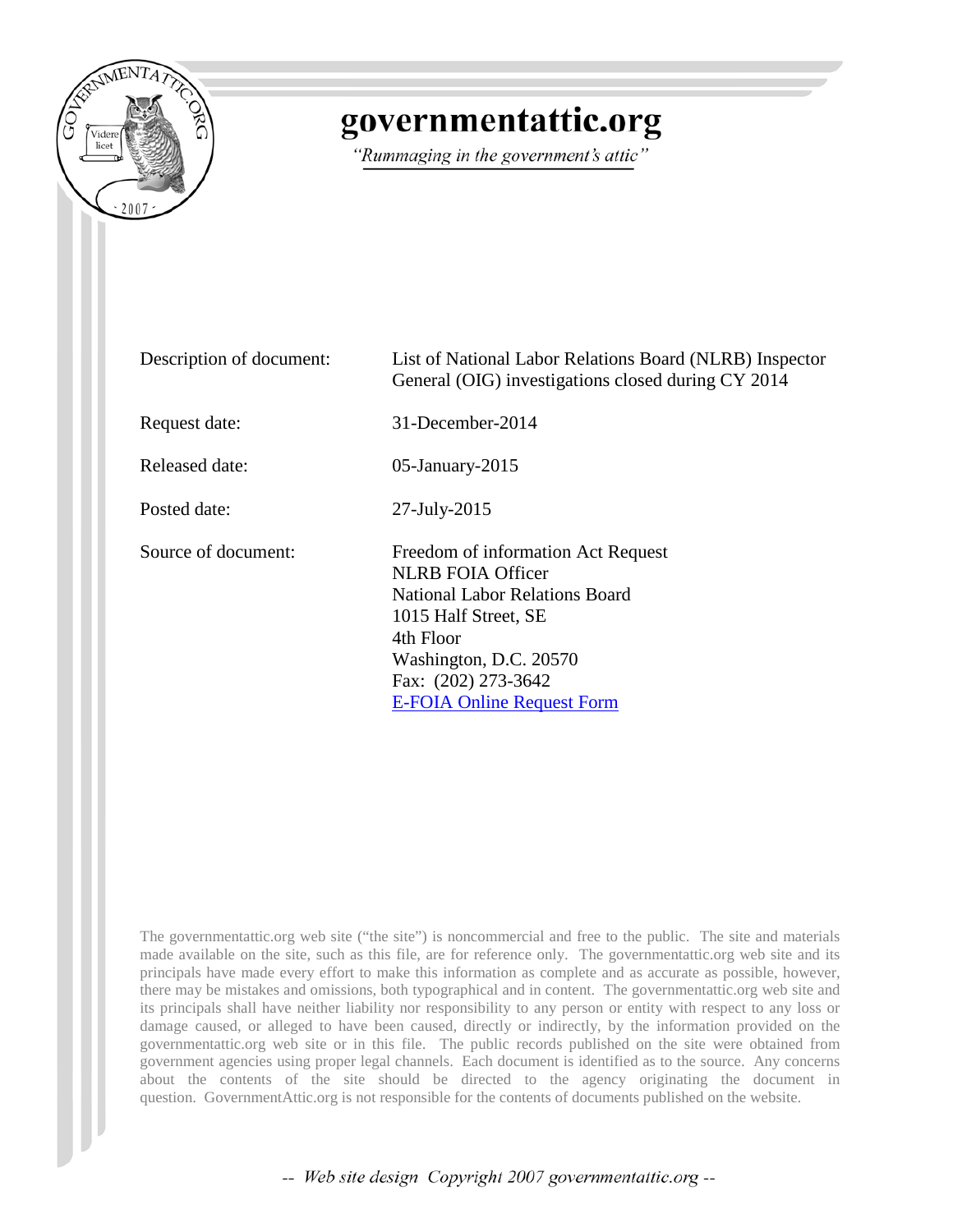

## **United States Government NATIONAL LABOR RELATIONS BOARD**

**OFFICE OF INSPECTOR GENERAL** 

Washington, DC 20570-0001

January 5, 2015

**By** U.S. **Mail and E-mail** 

This letter is in response to your Freedom of Information Act (FOIA), dated December 31, 2014, requesting, "a copy of the list or printout or database listing of IG investigations closed during calendar year 2014." You further request that the National Labor Relations Board Office of Inspector General (NLRB OIG) "take practicable steps to include, at minimum, the case number, title of the investigation, date the investigation was opened, date the investigation was closed, and any other descriptive fields." Finally, you requested the NLRB OIG release "all segregable portions of otherwise exempt records." Your request was assigned FOIA tracking number OIG-2015-002.

As you requested, I am providing a list of NLRB OIG investigations closed during the calendar year 2014 as an enclosure to this correspondence. For each entry, the list provides the case number, date opened, date closed, allegation summary and type of violation. The list does not contain any other "descriptive fields." For the reason stated below, entries for the subject's name have been omitted from the response pursuant to the policies embodied in FOIA Exemptions 6 and 7(C).

Information about individuals referred to the OIG's completed/closed investigations is exempt from disclosure pursuant to FOIA Exemptions 6 and 7(C). See 5 U.S.C. §§ 552(b)(6) and 7(C). Release of information about individuals referred to in such documents would constitute a clearly unwarranted invasion of their personal privacy, and you have made no showing of public interest in the disclosure of such information that would outweigh those privacy rights. See, e.g., Department of Justice v. Reporters Committee, 489 U.S. 749 (1989); Department of the Air Force v. Rose, 425 U.S. 352 (1976).

Because of the limited amount of chargeable time that it took to respond to your request, the applicable fees are waived.

I am responsible for the above determination. You may obtain a review thereof under the provisions of Section  $102.177(c)(2)(v)$  of the NLRB Rules and Regulations by filing an appeal with the Chairman, National Labor Relations Board, 1099 14<sup>th</sup> Street, NW, Washington, D.C. 20570, within 28 calendar days from the date of this letter, such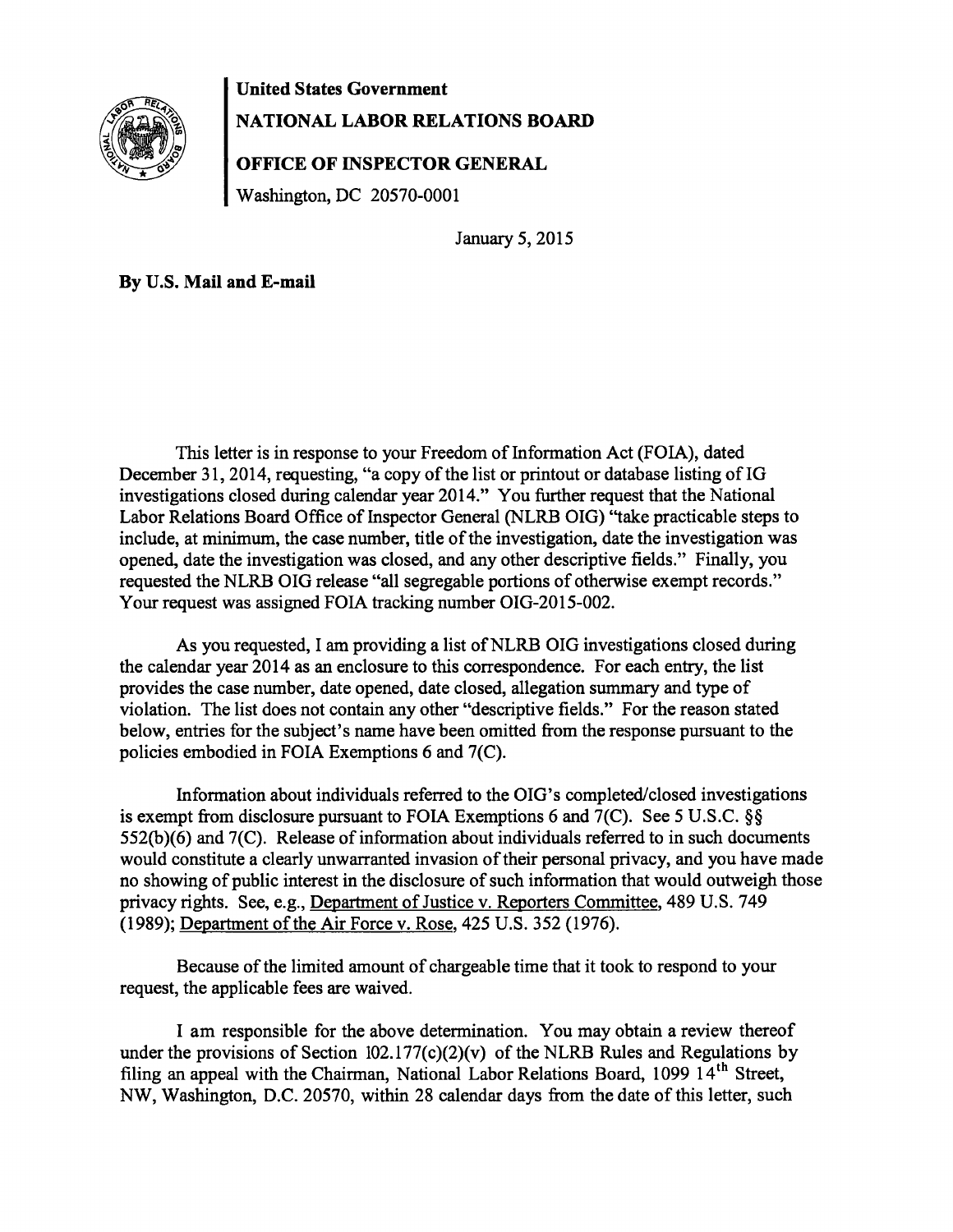Page 2 January 5, 2015

period beginning to run on the calendar day after the date of this letter. Thus, the appeal must be received by the close of business (5:00 p.m.) on February 2, 2015. Any appeal should contain a complete statement of the reasons upon which it is based.

For your information, Congress excluded three discrete categories of law enforcement and national security records from the requirements of the FOIA. See 5 U.S.C. § 552(c). This response is limited to those records that are subject to the requirements of the FOIA. This is a standard notification that is given to all our requesters and should not be taken as an indication that excluded records do, or do not, exist.

If you have any questions, feel free to contact me at (202) 273-1961 or by e-mail at james.tatum@nlrb.gov.

Sincerely,

James E. Tatum, Jr.

Counsel to the Inspector General

ec: NLRB FOIA Officer (w/o encl.)